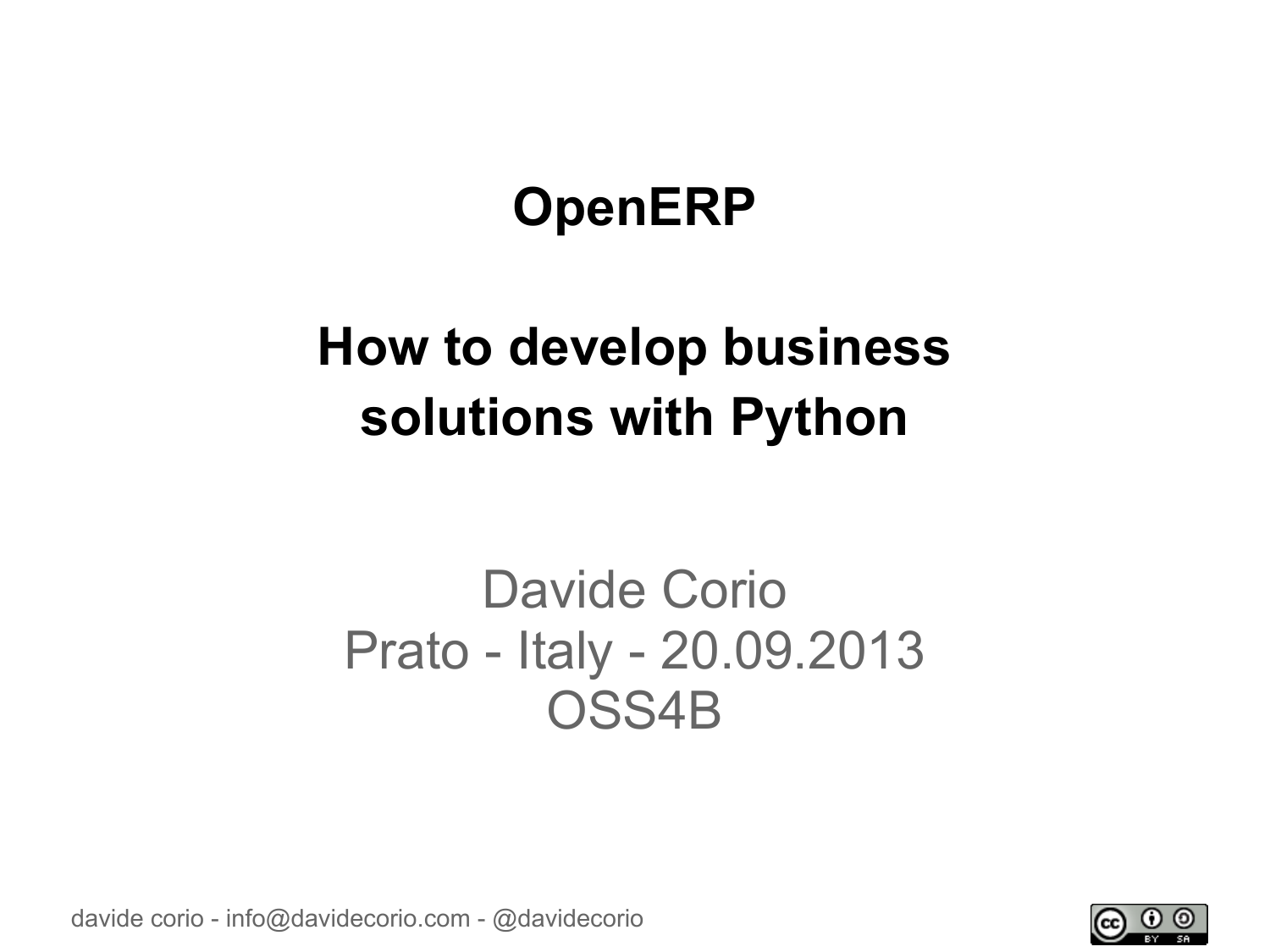

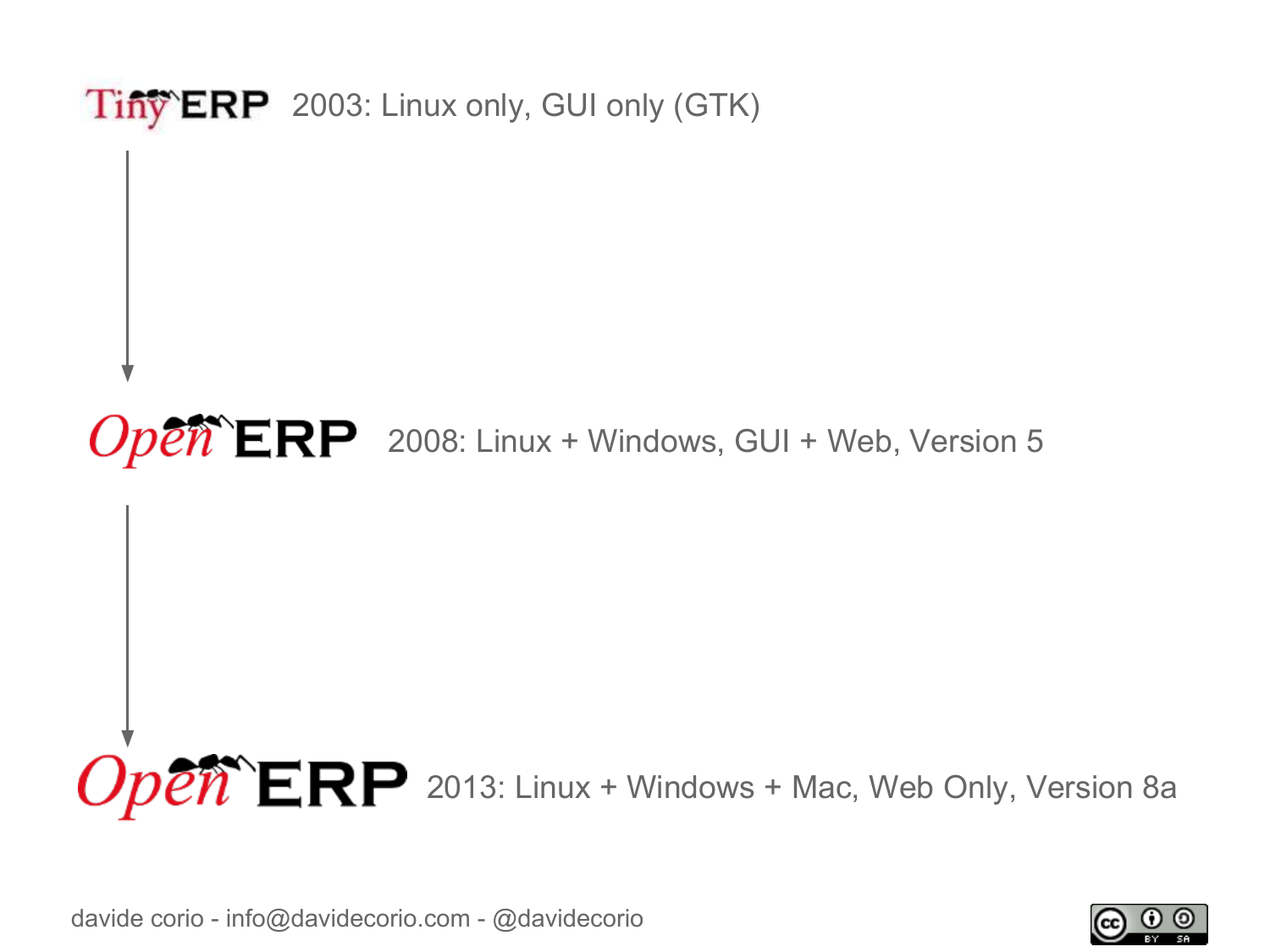



Belgium India **California** Luxembourg Hong Kong



+ Partners

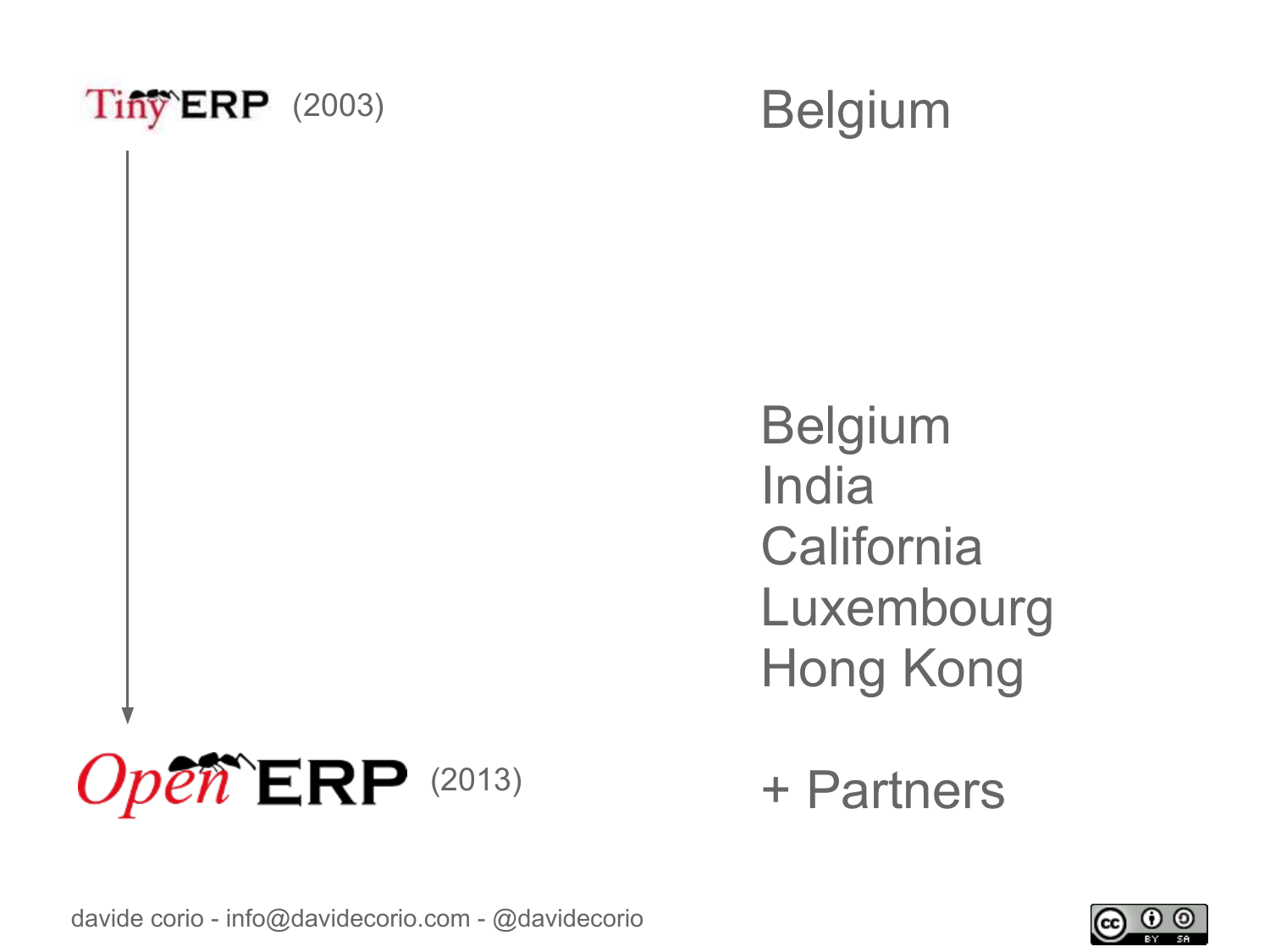## ERP Today

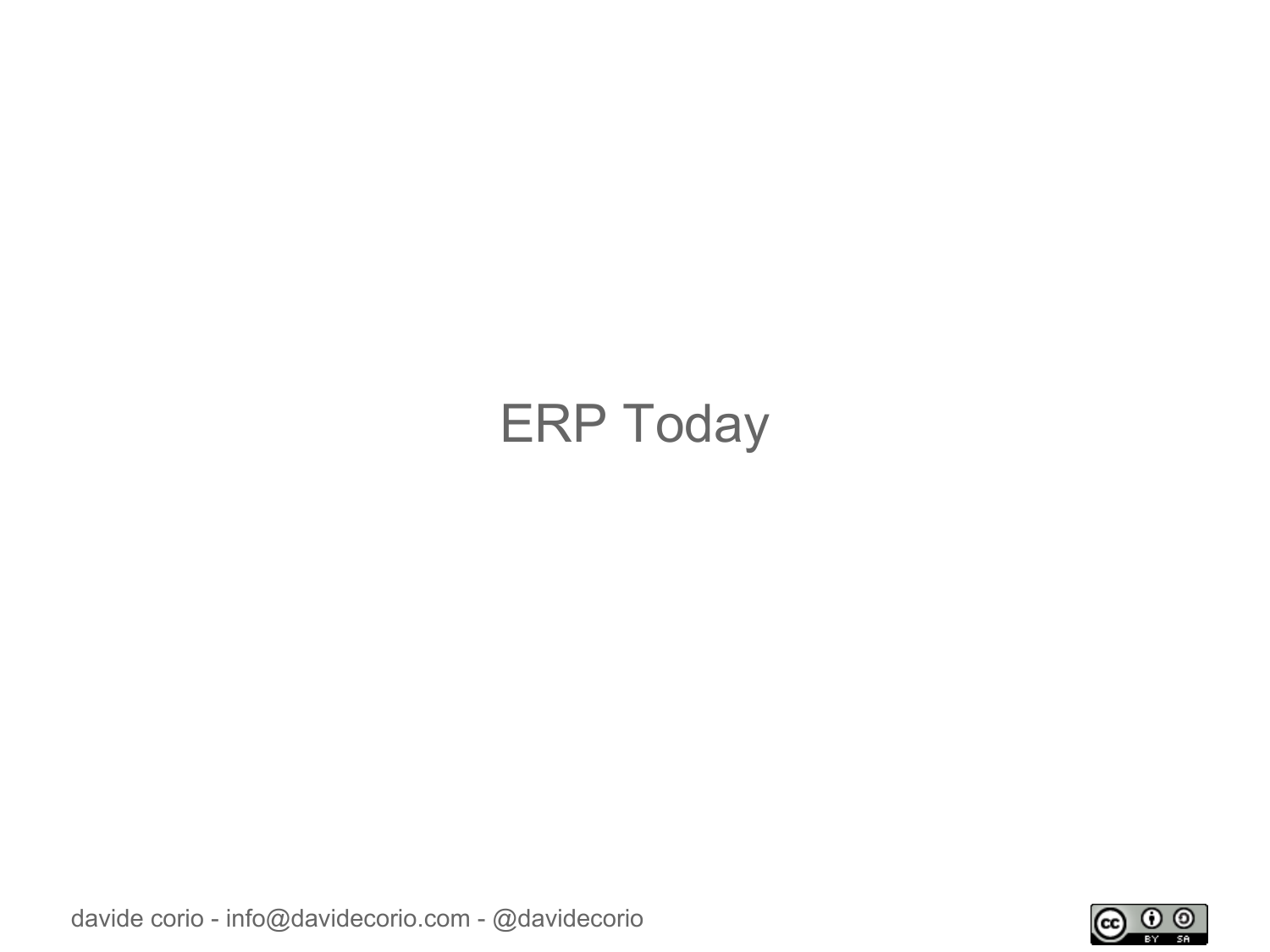#### **Architecture**

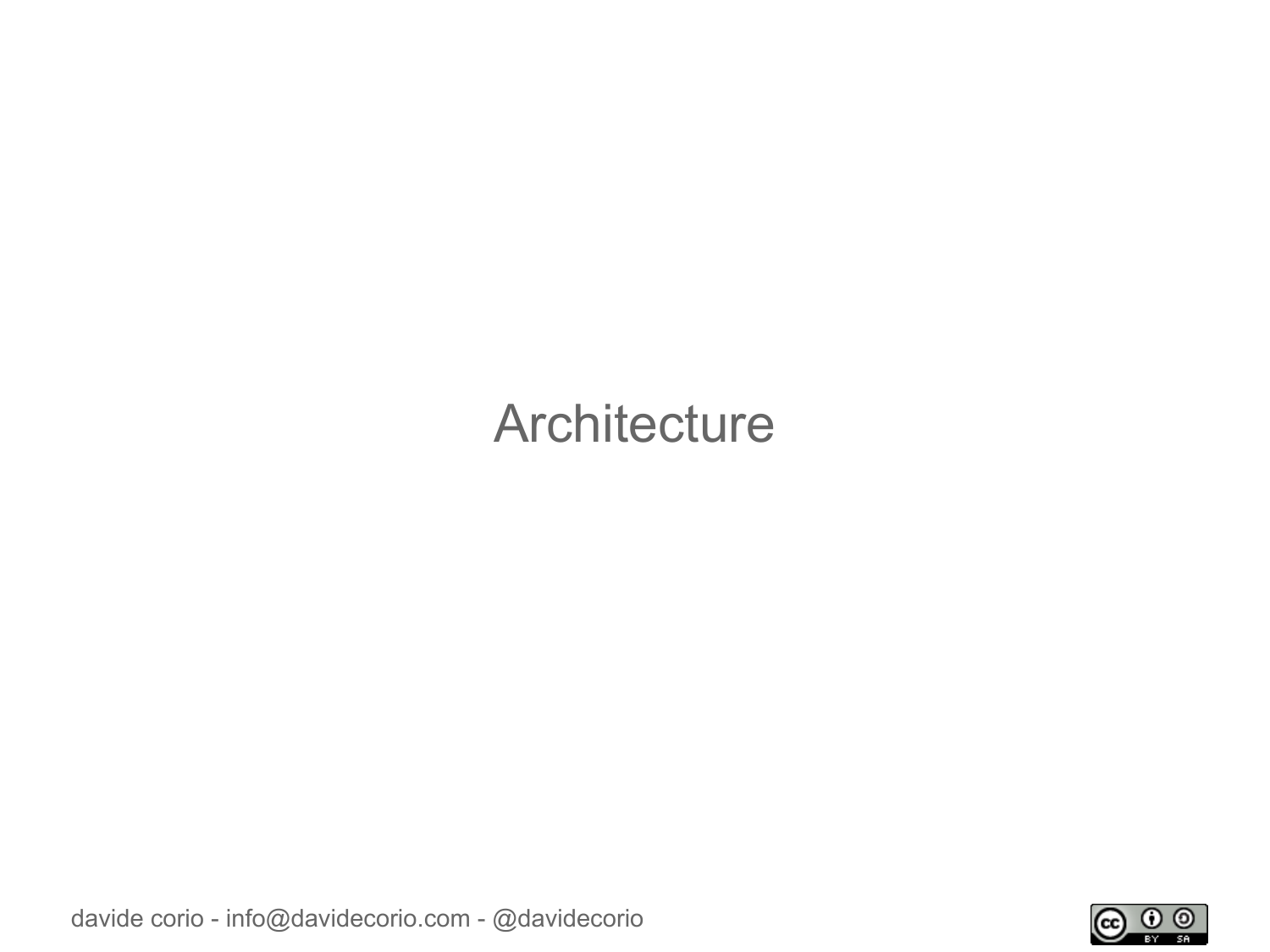## OpenERP Server

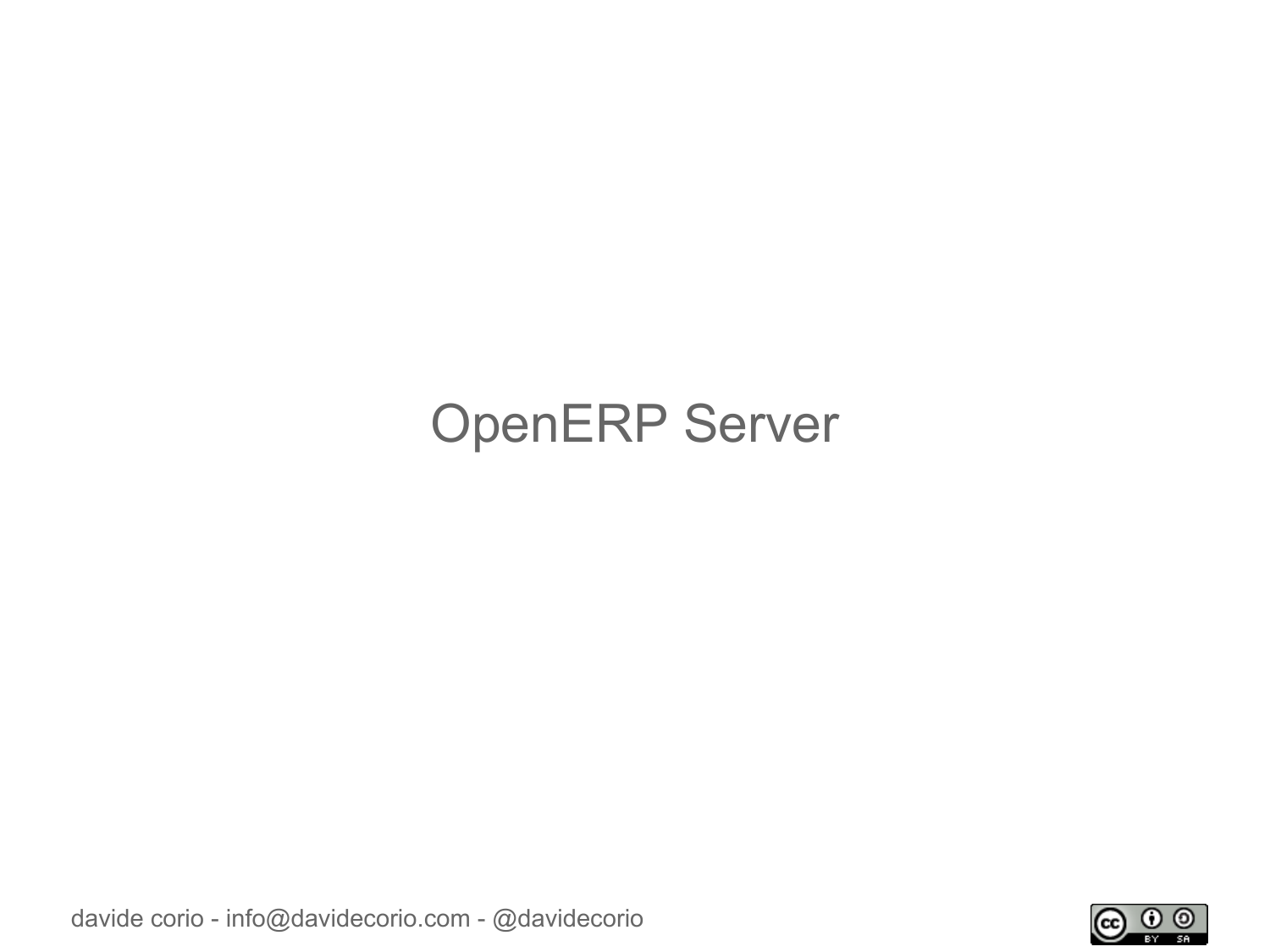## PostgreSQL

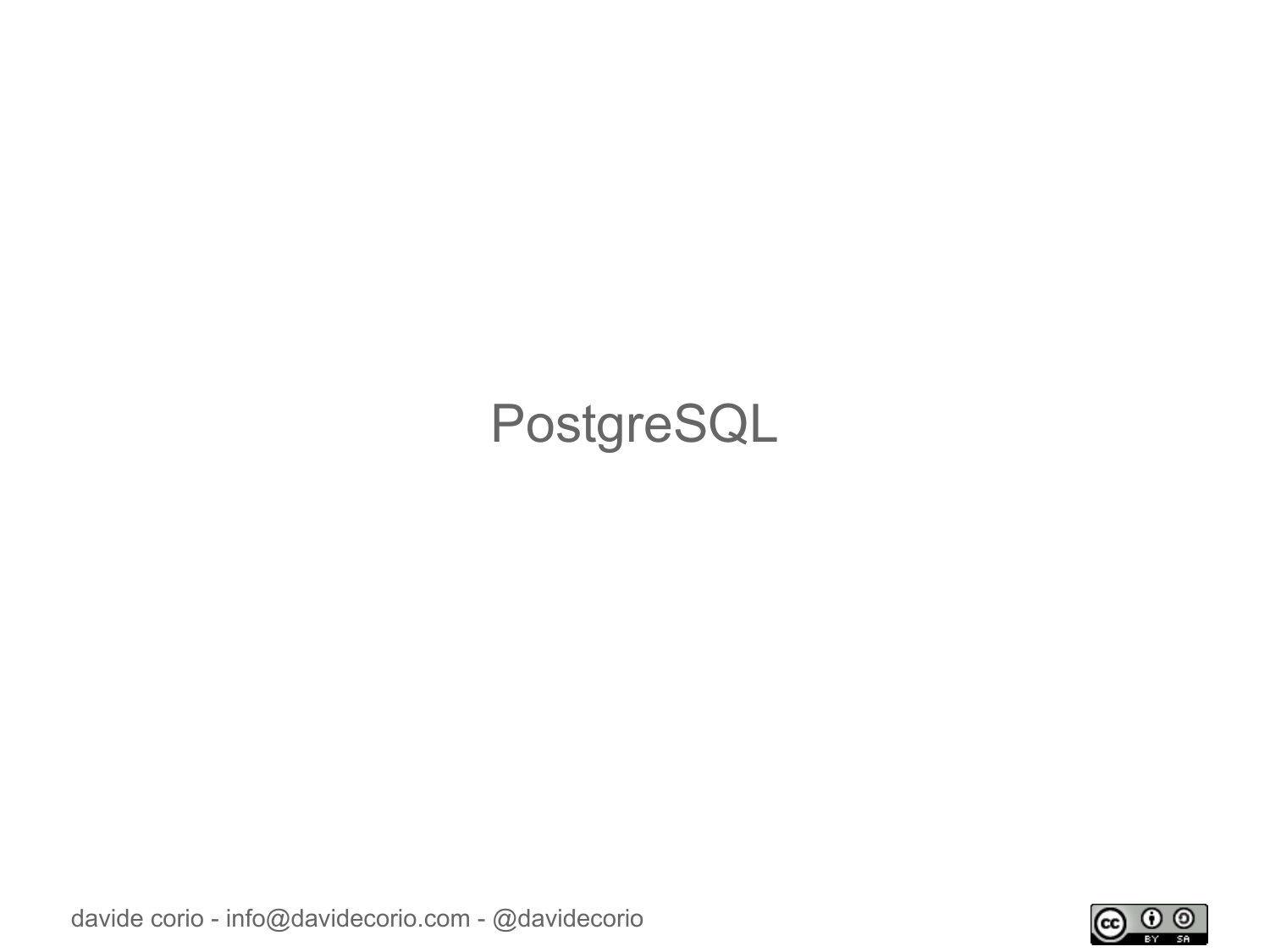## OpenERP Web

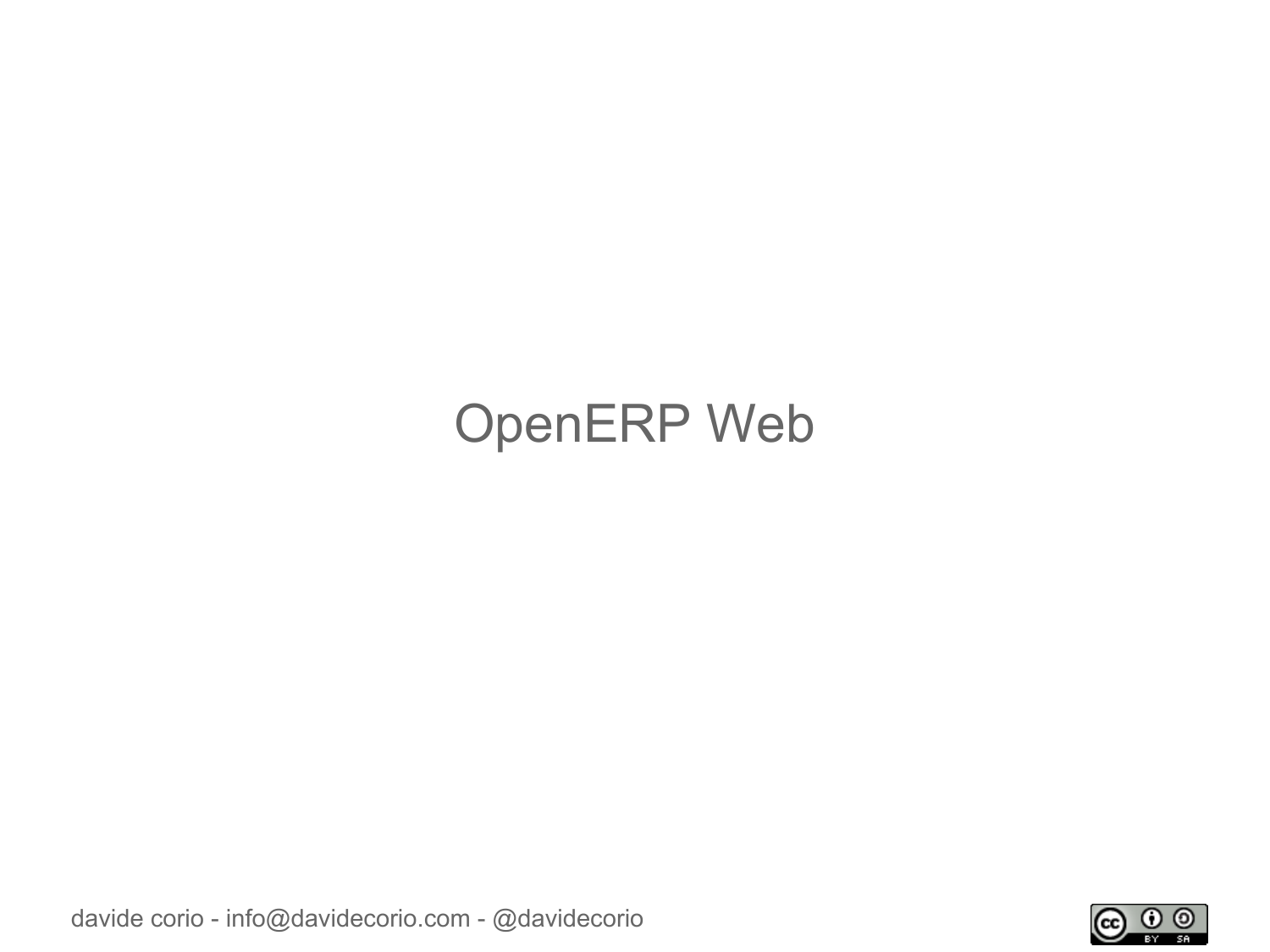### OpenERP Addons

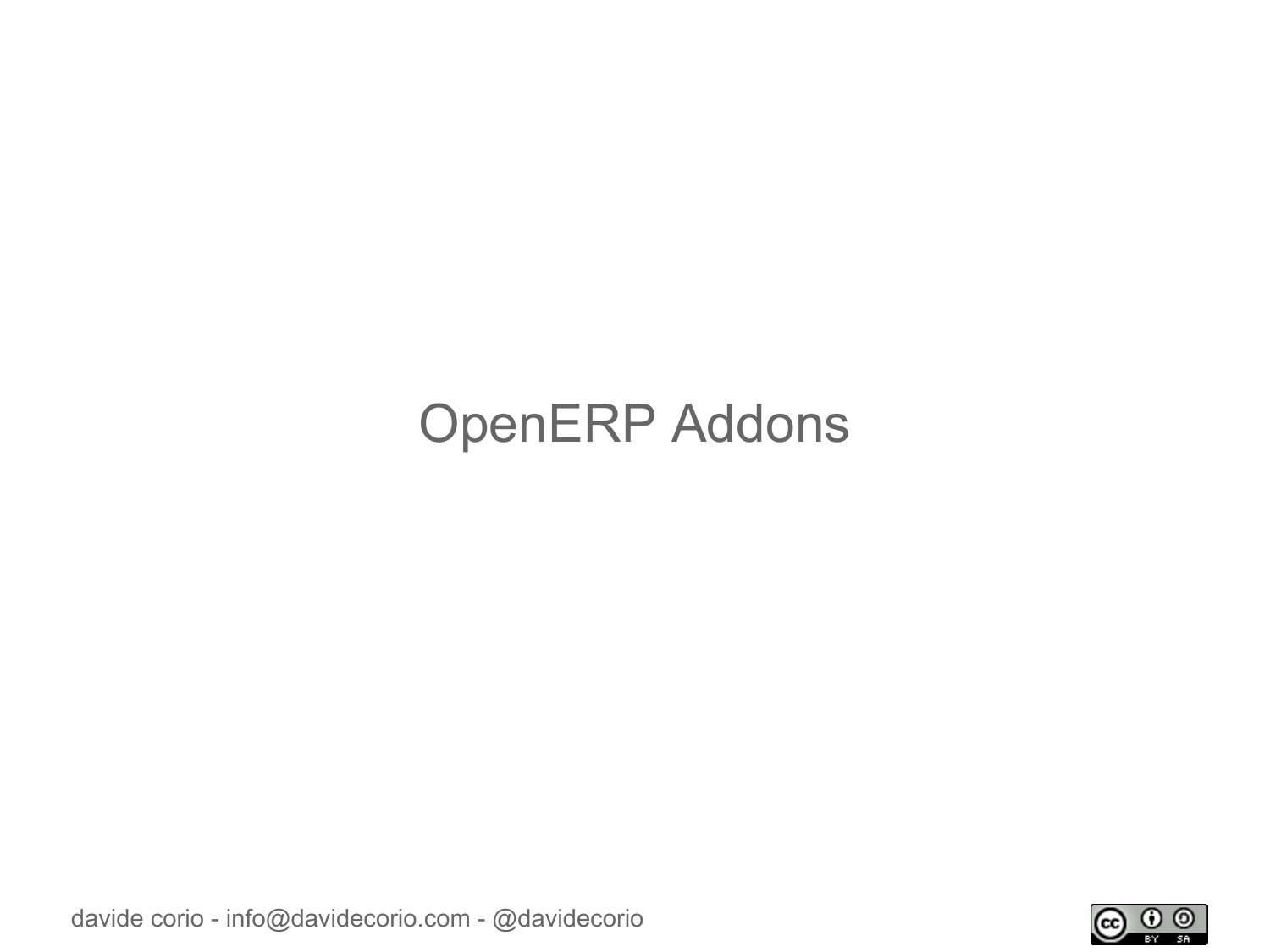#### Frontend (proxy vs wsgi)

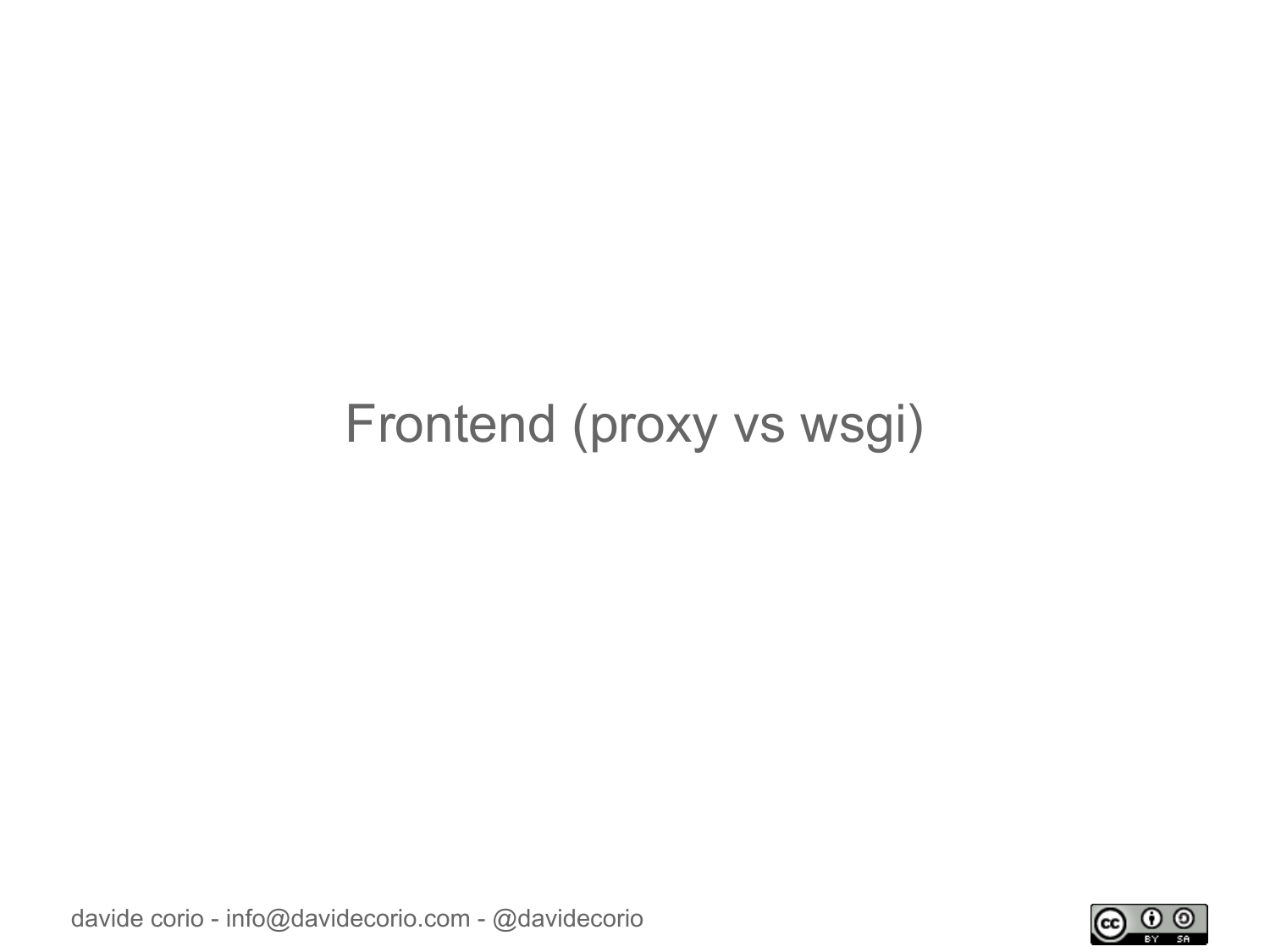#### How to customize

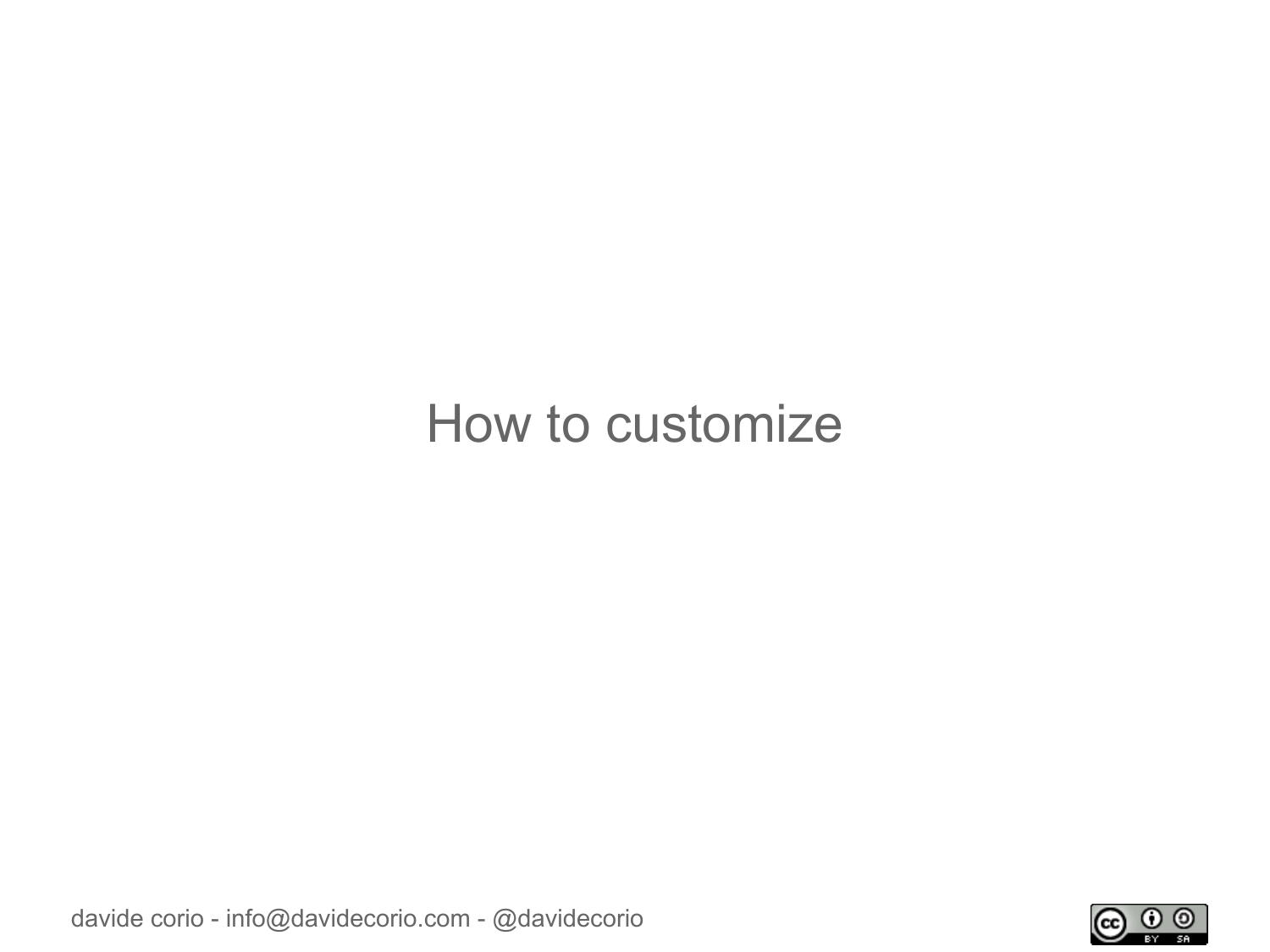# Anatomy of an addon

addons/

- |- myaddon/
	-
	-
	-
	-
	-
	-
	-
	-
	-
	-
	-
- |- data/ # demo data
- |- i18n/ # .po files
- |- reports/ # printouts
- |- security/ # groups and permissions
- |- static/  $\#$  openerp web files
- $\left| \cdot \right|$  tests/  $\left| \cdot \right|$  tests  $\left| \cdot \right|$  and yaml tests
- |- wizards/ # wizards definitions
- |- workflow/ # workflow definitions
- $\vert$  \_\_init\_\_\_.py  $\qquad$  # python pkg initialization
- |- \_\_openerp\_\_.py # openerp addon attributes  $\left| \cdot \right|$  myaddon.py  $\left| \cdot \right|$  # python classes

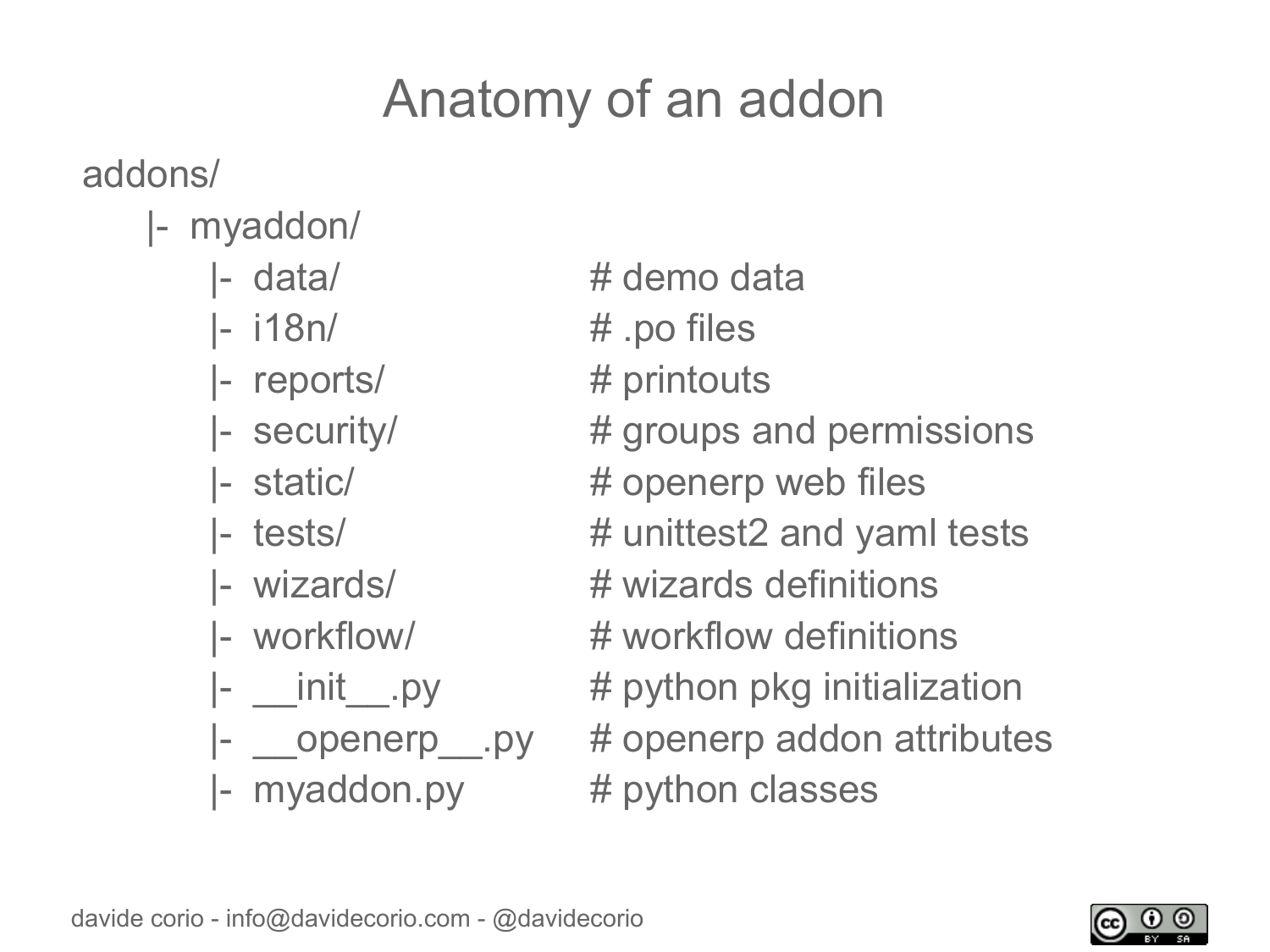#### ORM Methods

- 1. create
- 2. write
- 3. unlink
- 4. browse
- 5. read

…

n. mymethod

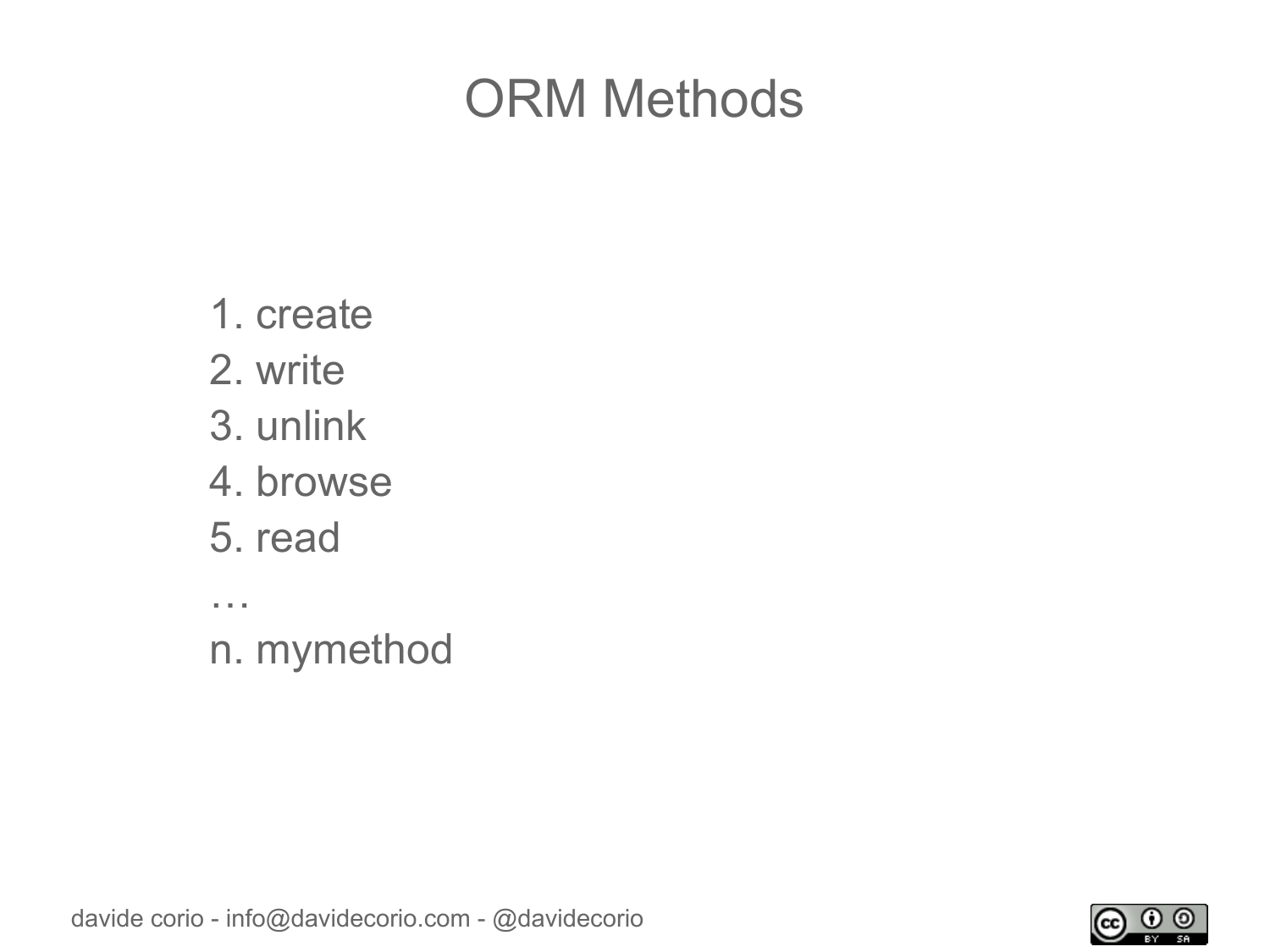# API (v7 / v8)

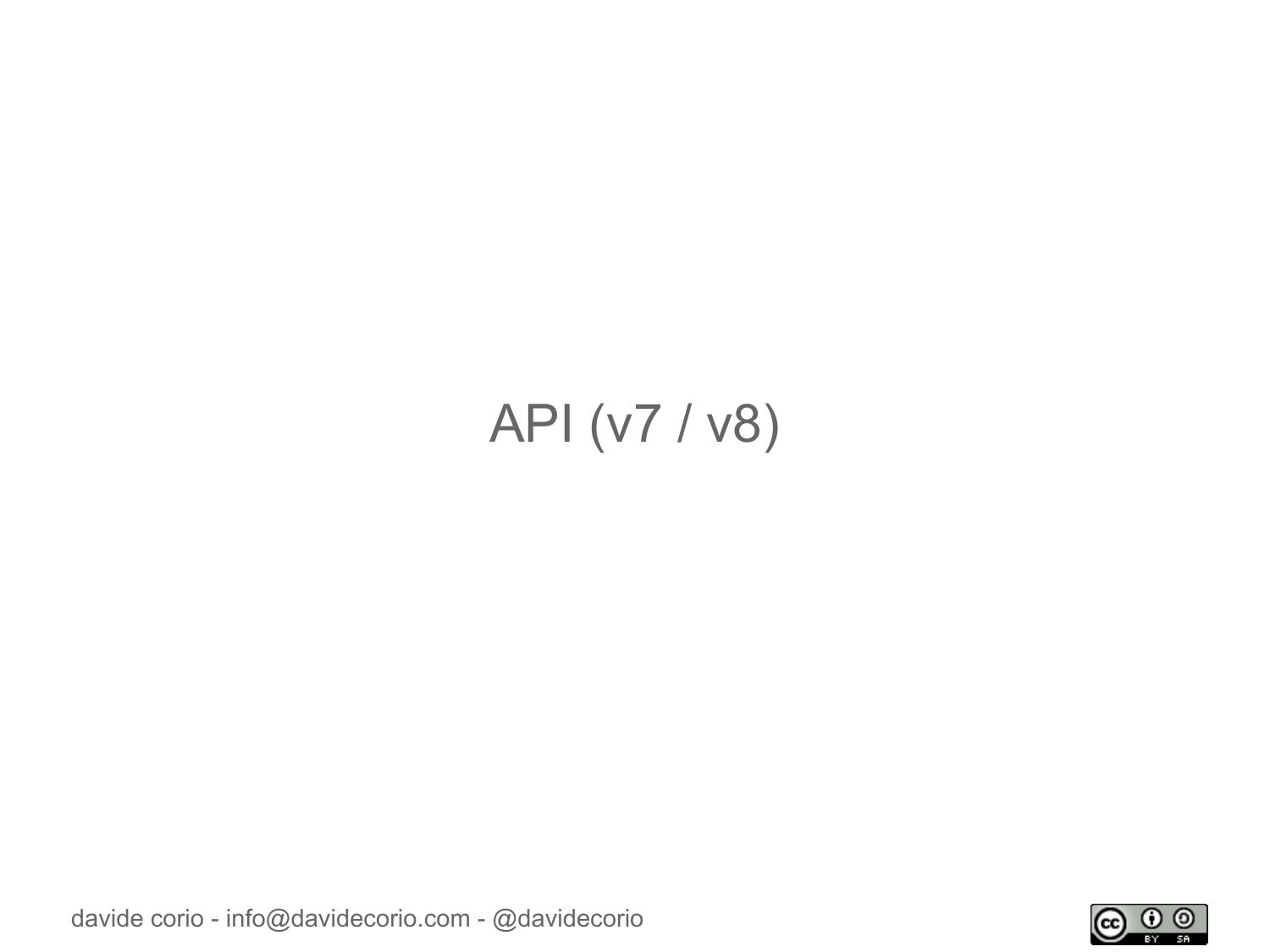#### API v7 - models

from openerp import osv, fields

```
class my_model(osv.Model):
```

```
_name = 'my.model'
description = 'My Model'
```

```
\text{columns} = \{'name': fields.char('Name', size=32),
}
```
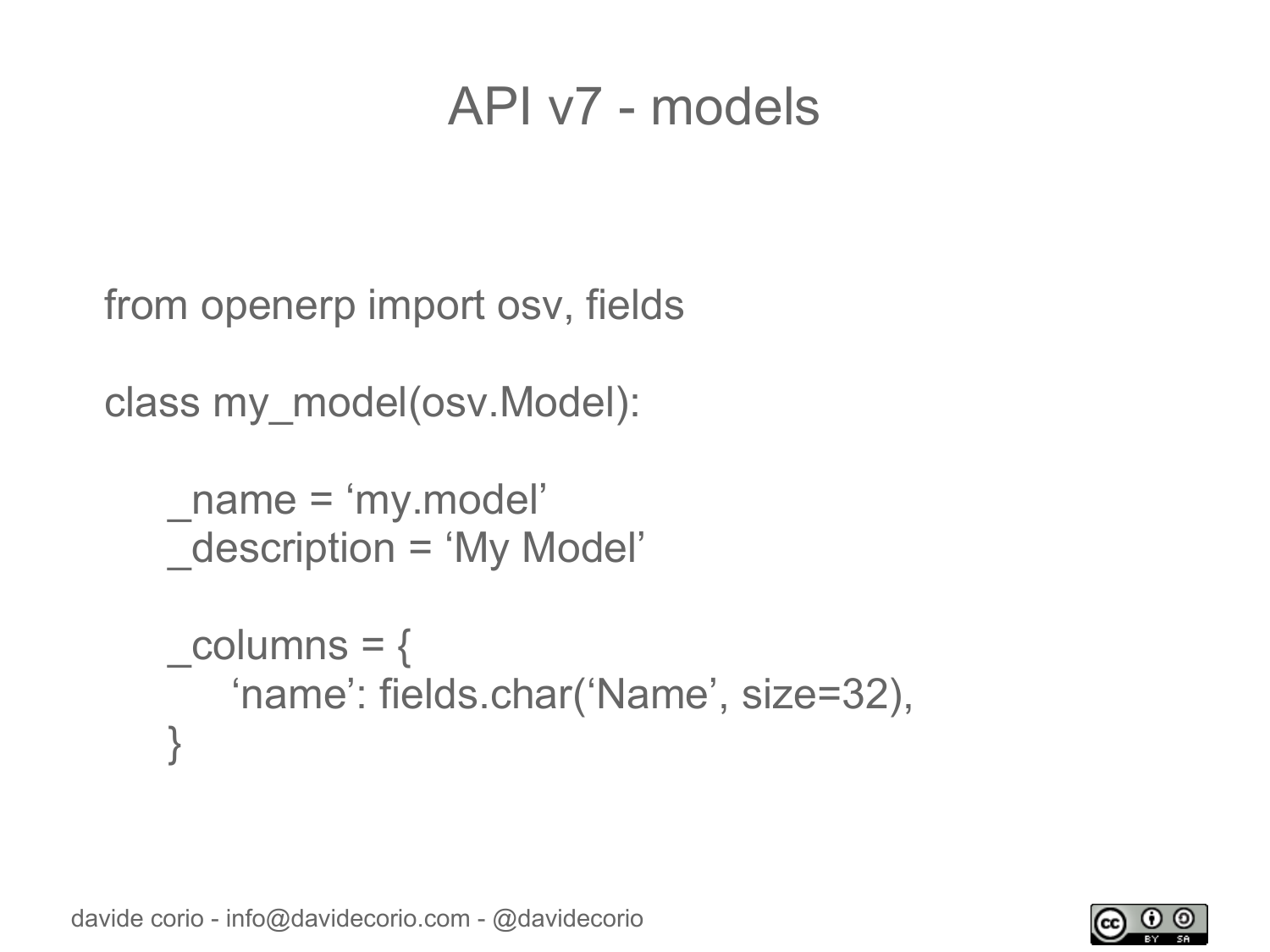#### API v8 - models

from openerp import scope

class my\_model(Model):

name = fields.char('Name', size=32)

*\*\*\* BACKWARD COMPATIBLE \*\*\**

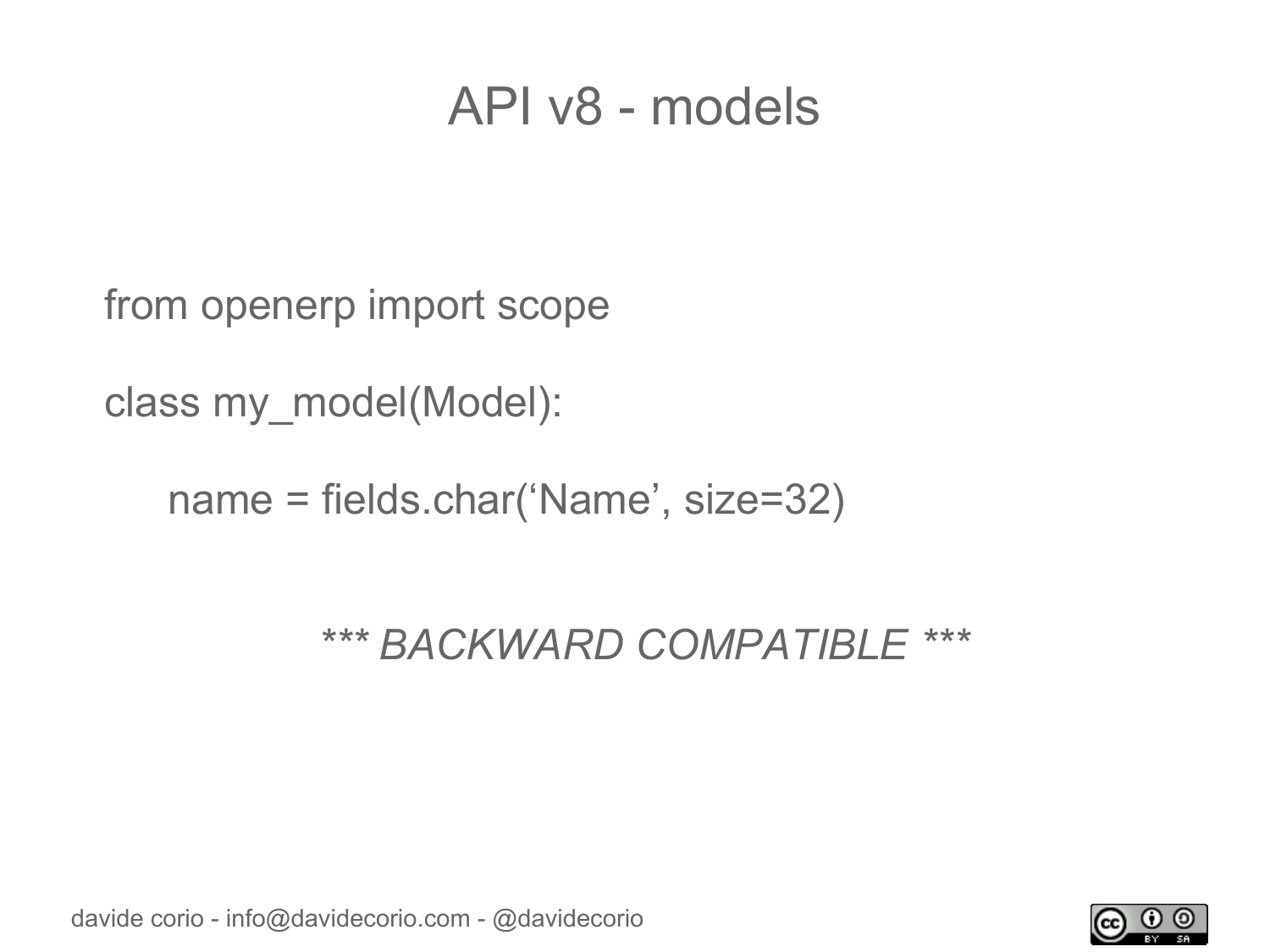#### API v7 - ORM

def write(self, cr, uid, ids, values, context=None): super(my\_class, self).write(cr, uid, ids, values, context=context) for record in self.browse(cr, uid, ids, context=context) if record.increment: self.write(cr, uid, [record.id]), { 'count': record.count + 1, }, context=context)

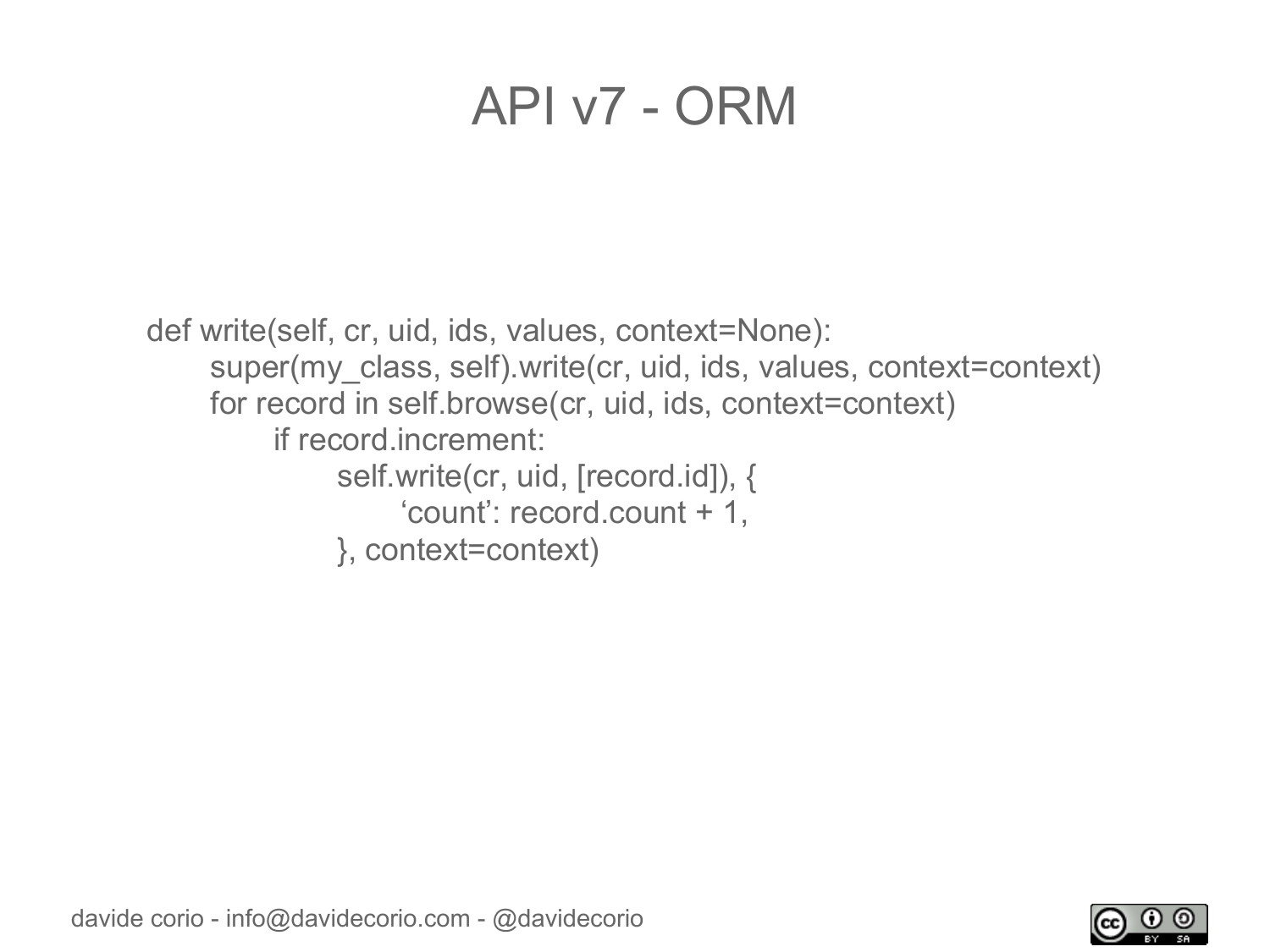#### API v8 - ORM

@multi def write(self, values): super(my\_class, self).write(values) for record in self: if record.increment: record.count += 1

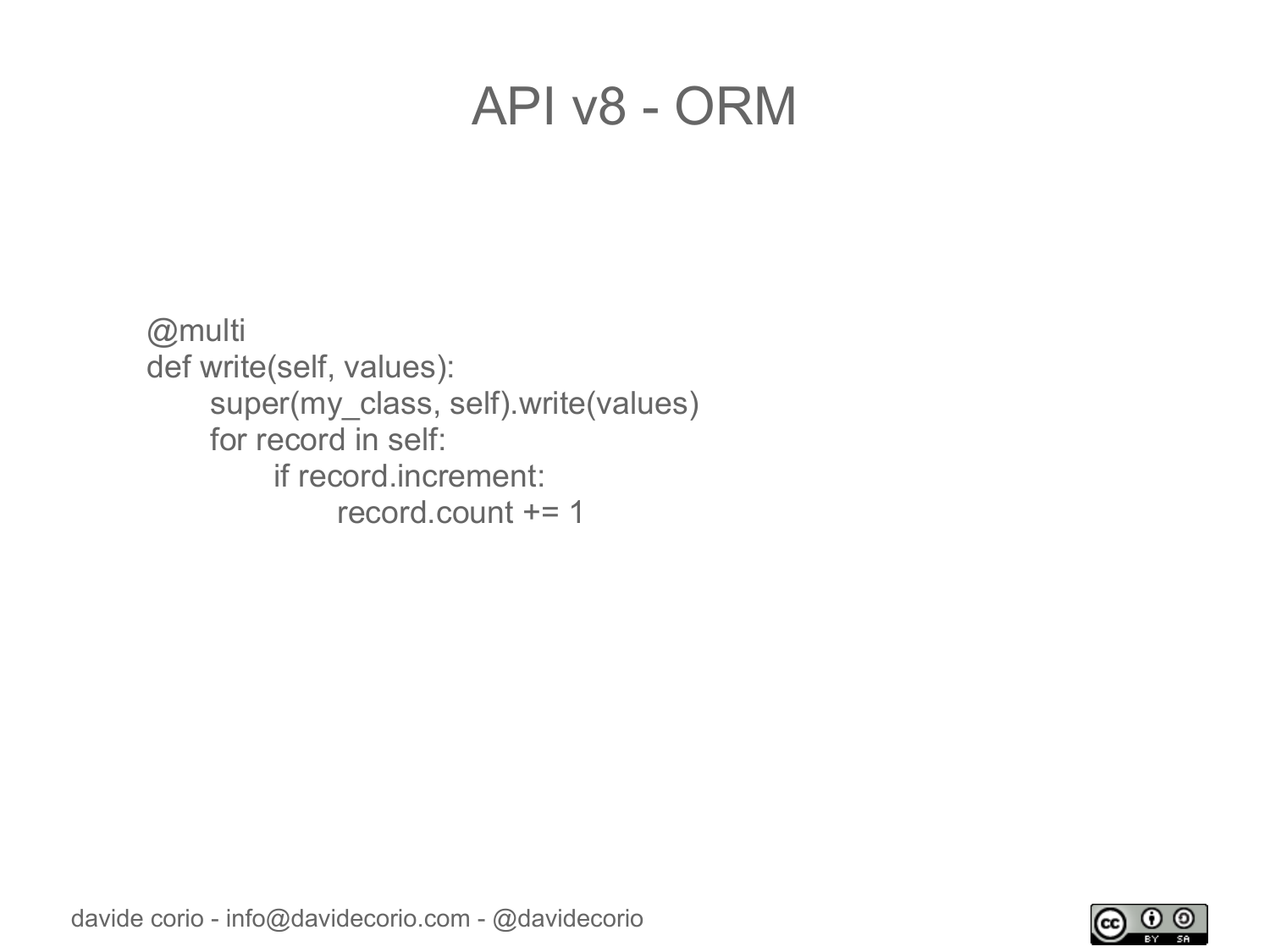# Views

- 1. Form
- 2. Tree
- 3. Calendar
- 4. Gantt
- 5. Graph
- 6. Kanban
- 7. Workflow
- 8. Maps
- … n. Custom



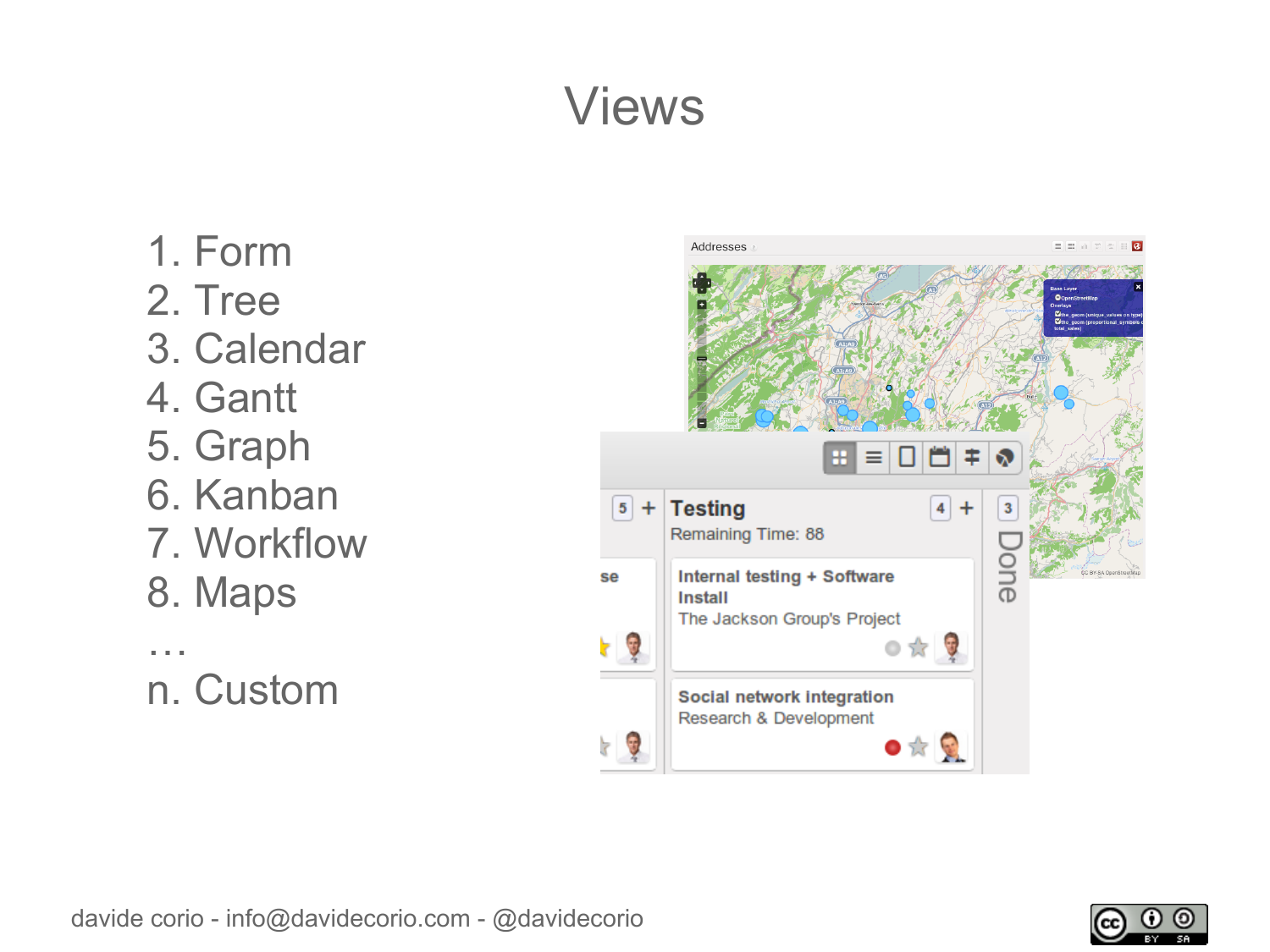#### Views

```
<record model="ir.ui.view" id="view_idea_category_form">
    <field name="name">idea.category.form</field>
    <field name="model">idea.category</field>
    <field name="arch" type="xml">
      <form string="Category of Ideas" version="7.0">
         <group>
           <field name="name"/>
        </group>
      </form>
   </field>
</record>
```
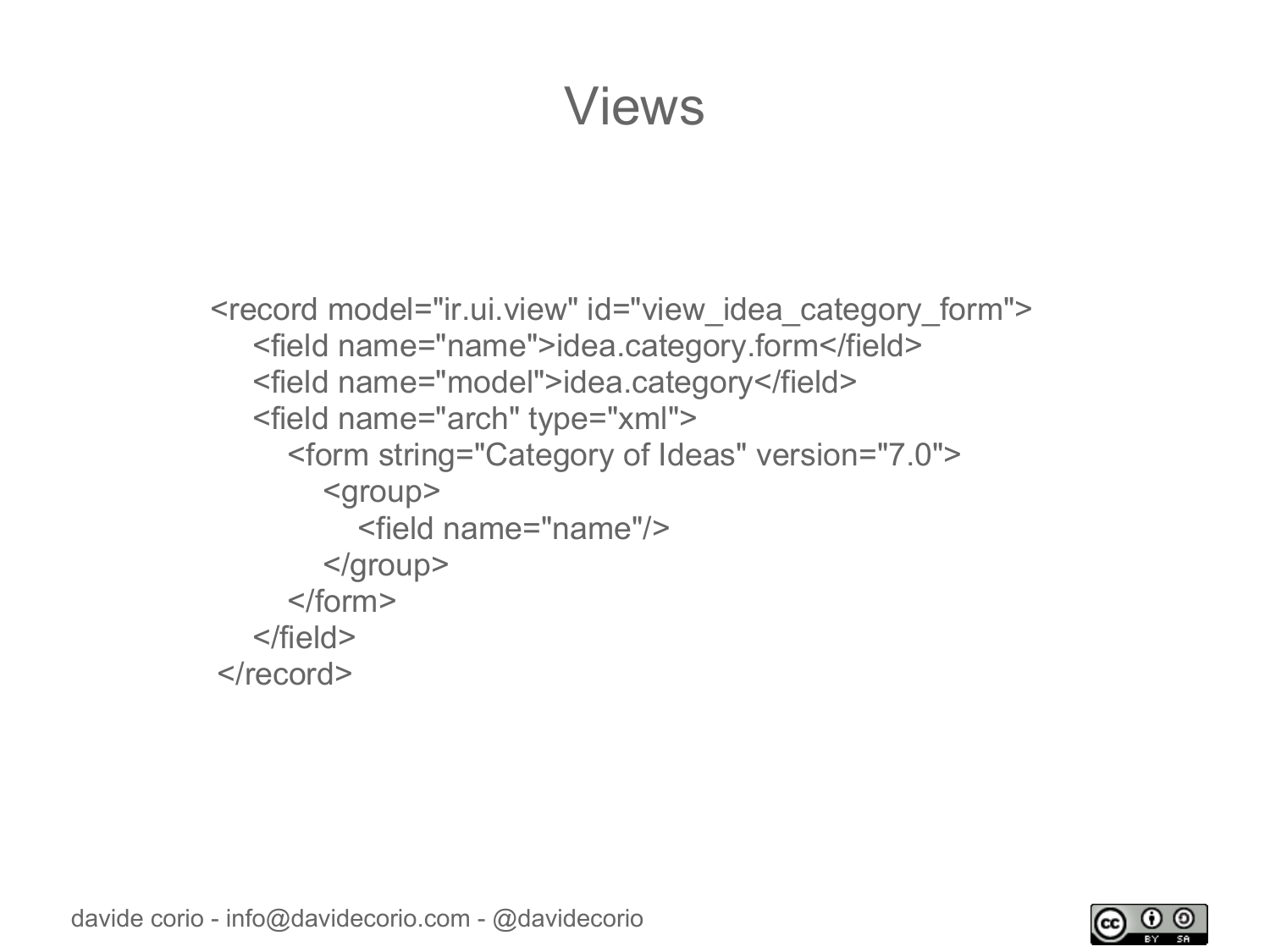## LIVE DEMO

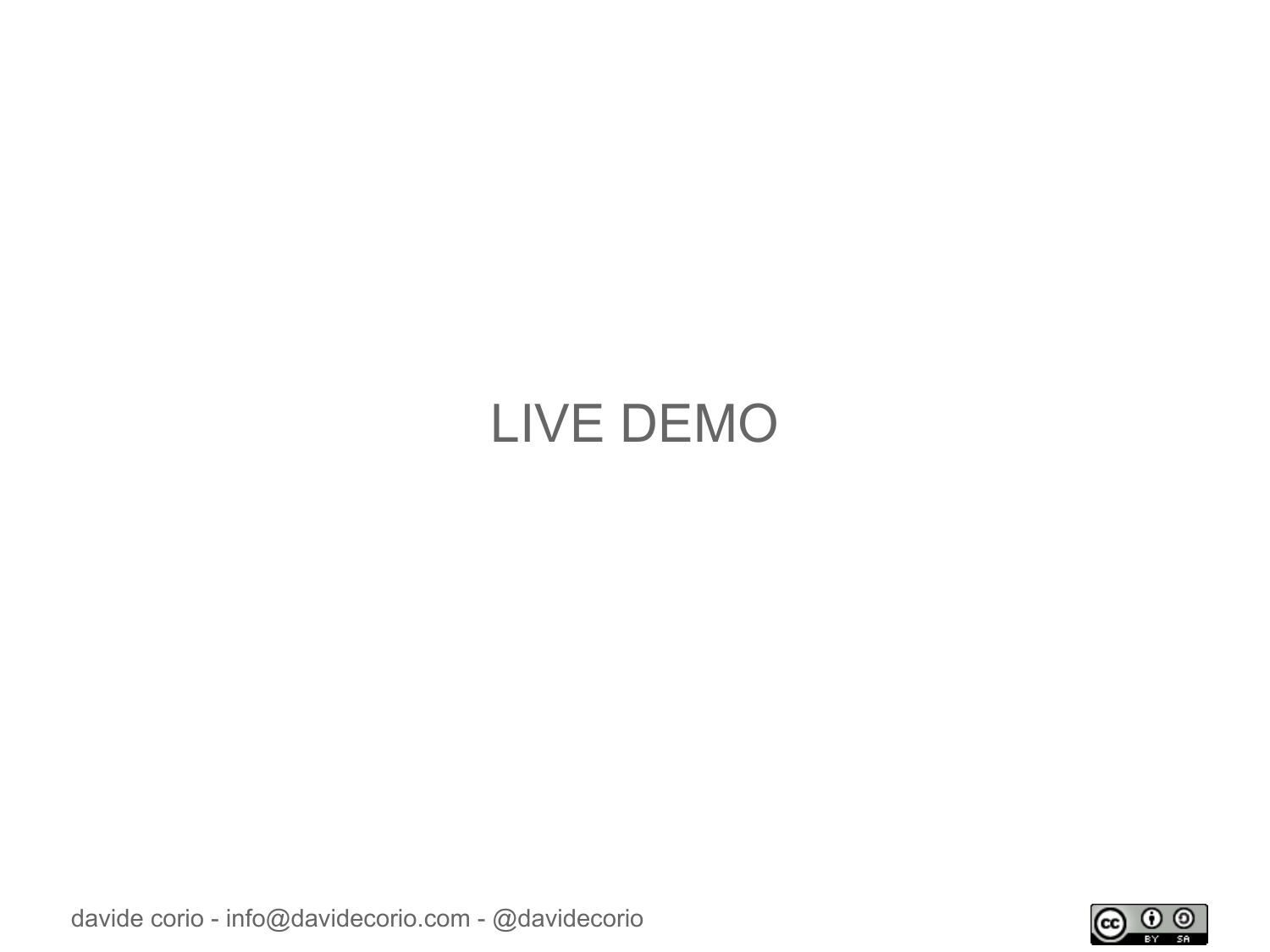### RESOURCES

- openerp.com
- doc.openerp.com
- doc.openerp.com/memento
- help.openerp.com
- #openobject on Freenode
- slideshare.net/openobject
- runbot.openerp.com
- apps.openerp.com

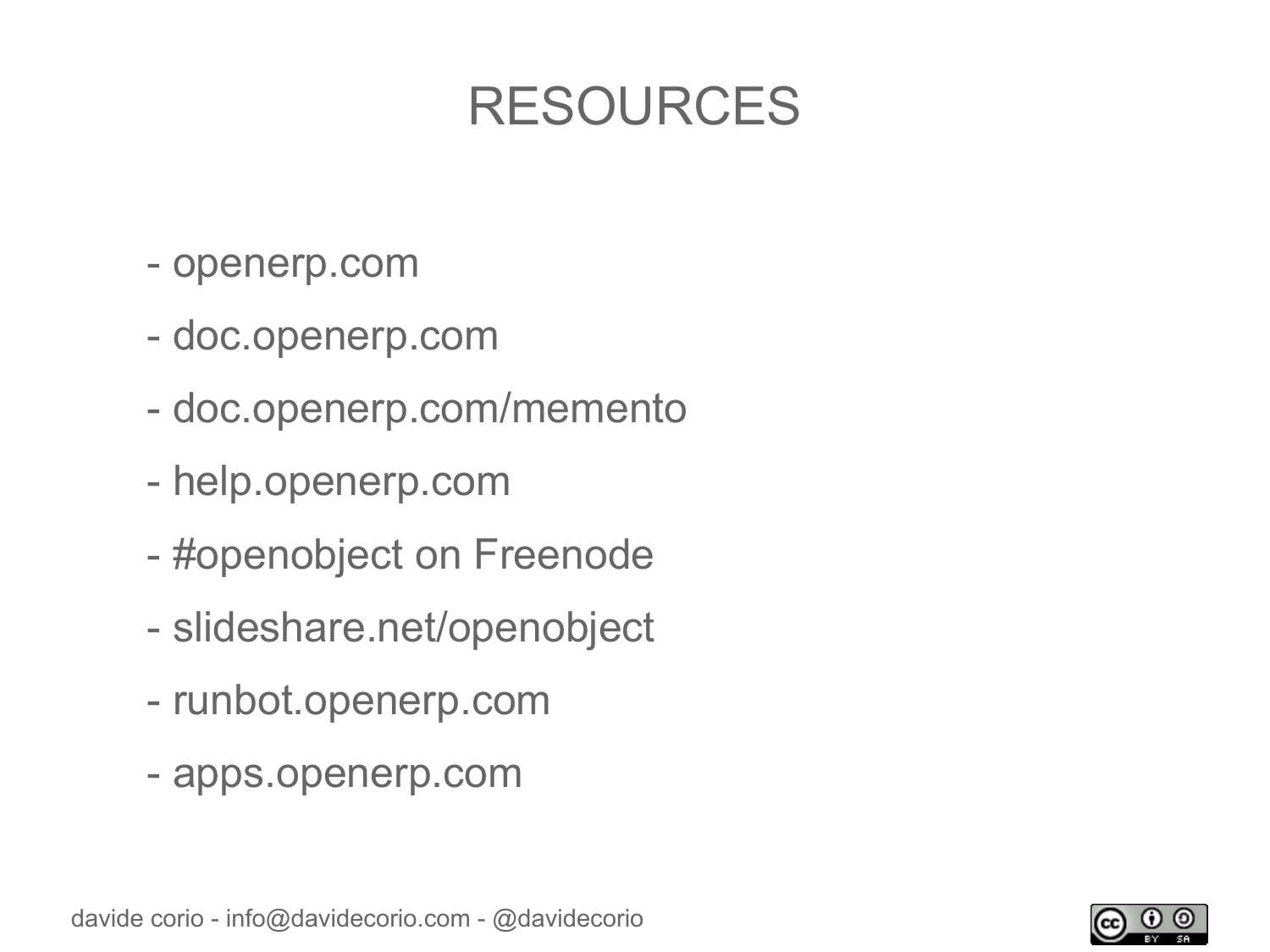### SOURCES

- launchpad.net/openobject-server
- launchpad.net/openobject-addons
- launchpad.net/openerp-web
- launchpad.net/openobject

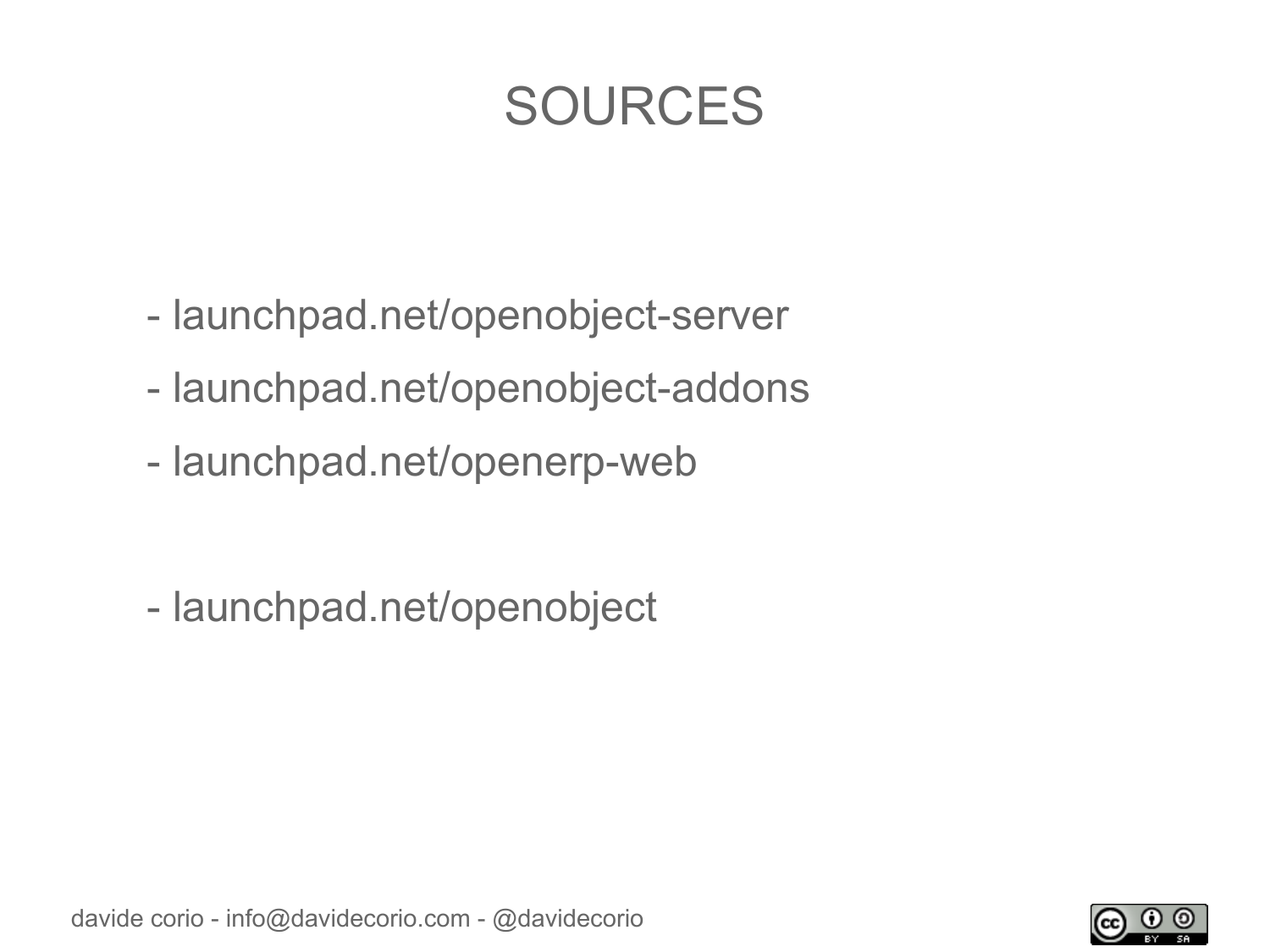# OPENERP COMMUNITY ASSOCIATION

http://openerp-community-association.org

- launchpad.net/ocb-server
- launchpad.net/ocb-addons
- launchpad.net/ocb-web

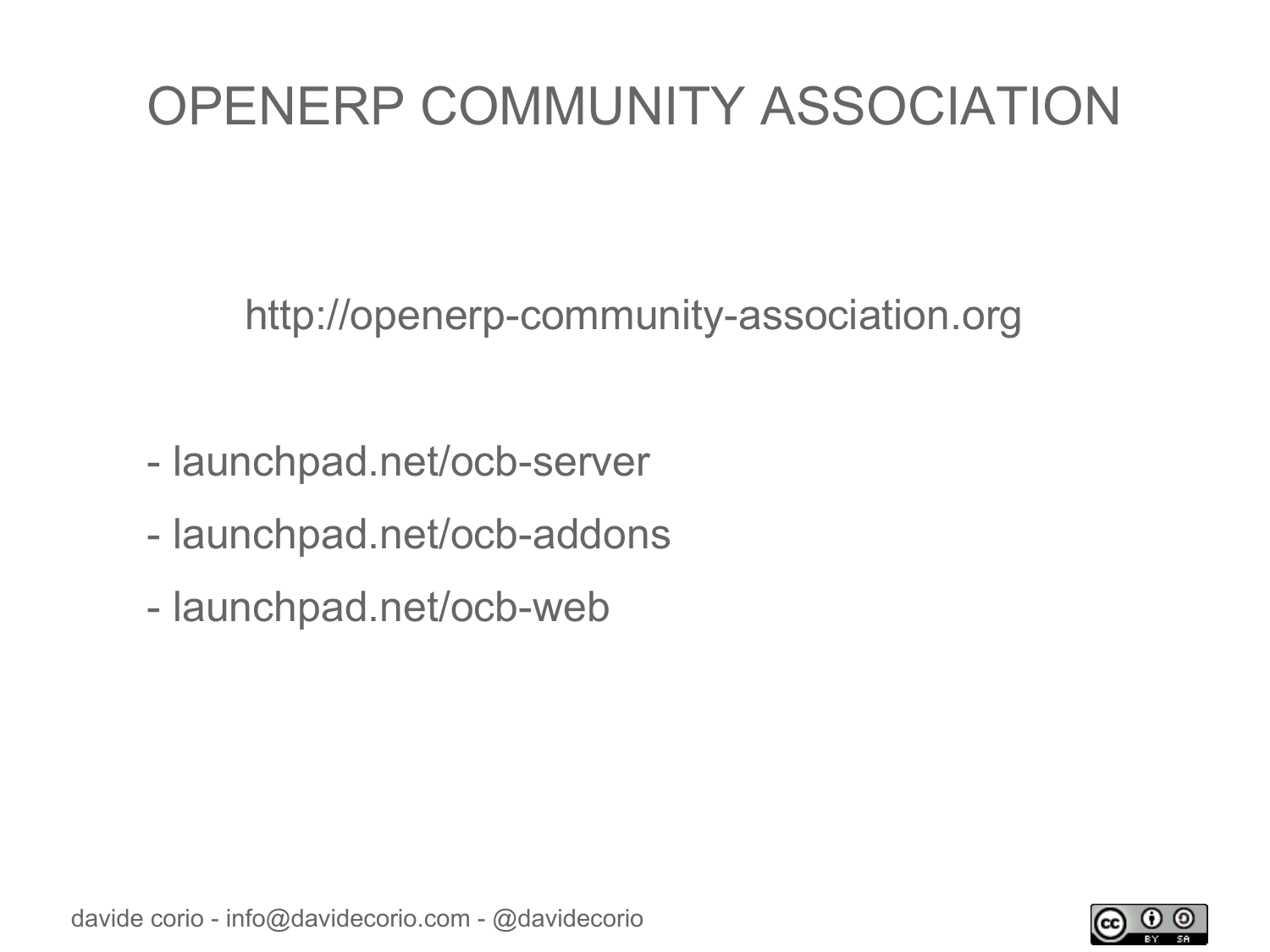#### Q & A